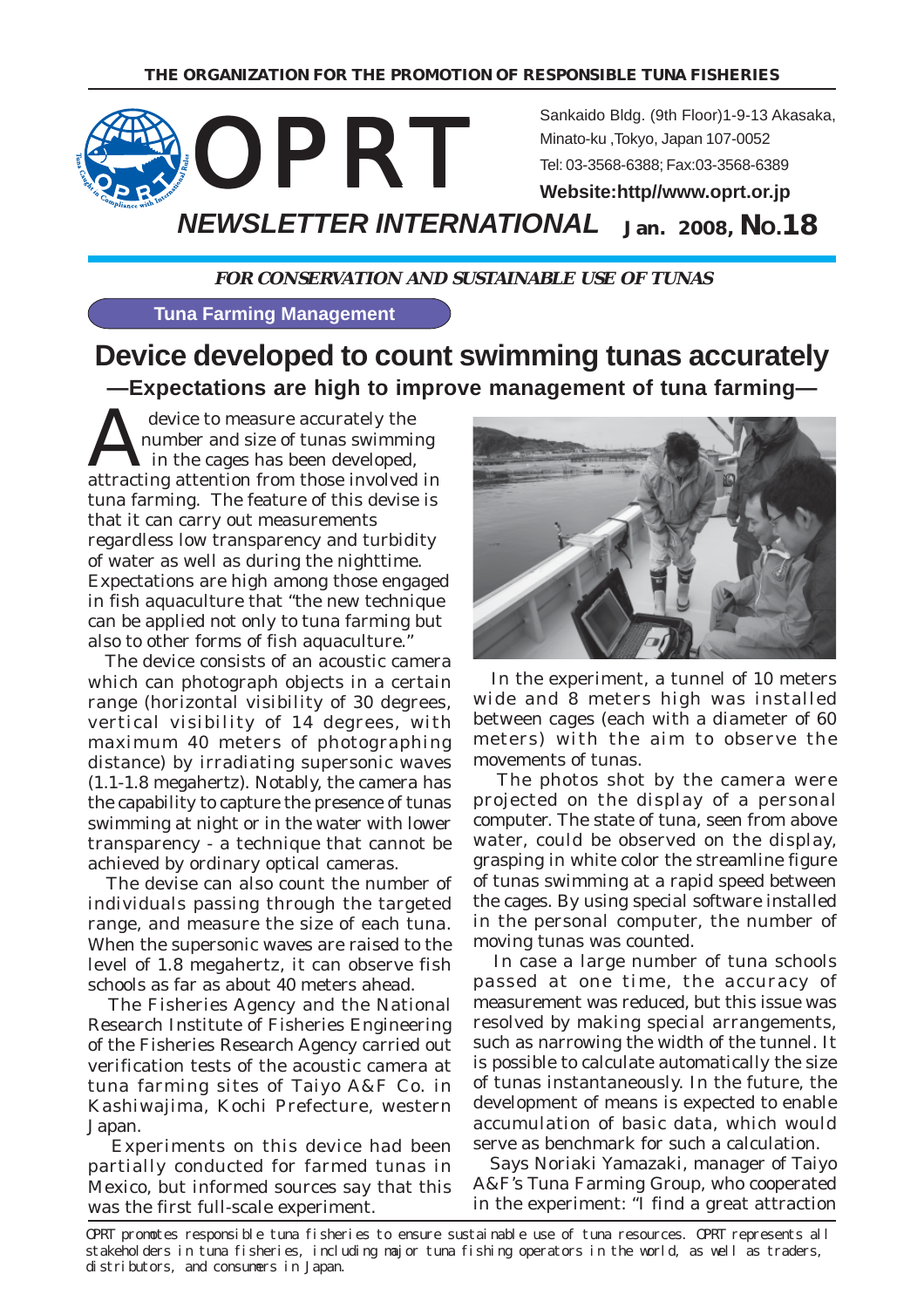in that the number of fish can be measured accurately in the part of water with lower transparency."

"I look forward to the future development, although there remain some issues before the technique is applied in the actual situation of farm sites," he added.



 The Fisheries Agency indicated that it will continue experiments and observation for species other than tunas in the days ahead. The Agency hopes to launch, with cooperation from related organizations, the measurement of total volume of fish species, such as yellowtail, with the aim to further improve experiment techniques and enhance the precision of measurement regarding the total harvest volume.

 With respect to the possibility of accurately counting the number of tunas, Yuichiro Harada, Managing Director of the Organization for the Promotion of Responsible Tuna Fisheries, commented: "Expectations for the device capable of accurate measurement of farmed tuna are high because transparency with regard to the number of tunas put into farming cages is now an issue at the International Commission for the Conservation of Atlantic Tuna (ICCAT). We hope that the device will be put to practical use as soon as possible to make tuna farming a responsible tuna fishing practice."

#### **IFF4**

## **The need to prevent increases in tuna fishery capacity is urged. The 4th International Fisheries Forum**

The Fourth International Fisheries<br>
Forum (IFF4) was held on November<br>
12-14, 2007 at Puntarenas, Costa Rica,<br>
by the U.S. Western Besifie Besienel Fishery Forum (IFF4) was held on November by the U.S. Western Pacific Regional Fishery Management Council and the Costa Rica Fisheries and Aquaculture Institute. Dr.

Peter Miyake participated in the Forum, representing OPRT. Following is a summary of his report on the results of the meeting, especially focusing on the aspect of the fishing capacity issue.

 Fishers, management authorities, seafood marketing industry, experts in fishing technology and marine ecology, fisheries scientists and other interested parties from 35 countries participated in the meeting and shared the information and experience on (1) sustainable fishery practices; (2) approaches to prevent or mitigate interactions with sea turtles, seabirds, sharks and marine mammals in fisheries, and (3) promotion of sustainable fishery through using market incentives, etc.

 Dr. Miyake chaired the session entitled "Proposals of the Industrial Fishing Sector on Management Options to Improve Longline Sustainability." During the session, the following points were confirmed in regard to fishing capacity.

 (1) Continued increase in fishing capacity in the Pacific is observed. It was recognized that non-control of increasing fishing capacity prevents effective fishery control and management for sustainability.

 (2) Difficulty to prevent capacity growth is recognized under the current situation that fair solution is not found for sharing available resources among nations.

(3) Need to introduce capacity management control was recognized, especially with respect to large-scale purse seine fishing with fish aggregating devices that are known to have very large catches of juvenile yellowfin and bigeye tuna.

IFF4 closed its session, with the adoption of the 11-point Puntarenas Declaration. Among the 11 points, the important point regarding the fishing capacity is as follows. "We, fishers, urge our governments and other interested parties to support implementation of the actions agreed to at the Joint Meeting of Tuna RFMOs that was held in Japan in early 2007, including performance reviews to evaluate the effects and effectiveness of the RFMOs against the common benchmarks, and to report the results of those evaluations".

OPRT recalls that first joint meeting of Tuna RFMOs held in Kobe last January agreed to address the overfishing capacity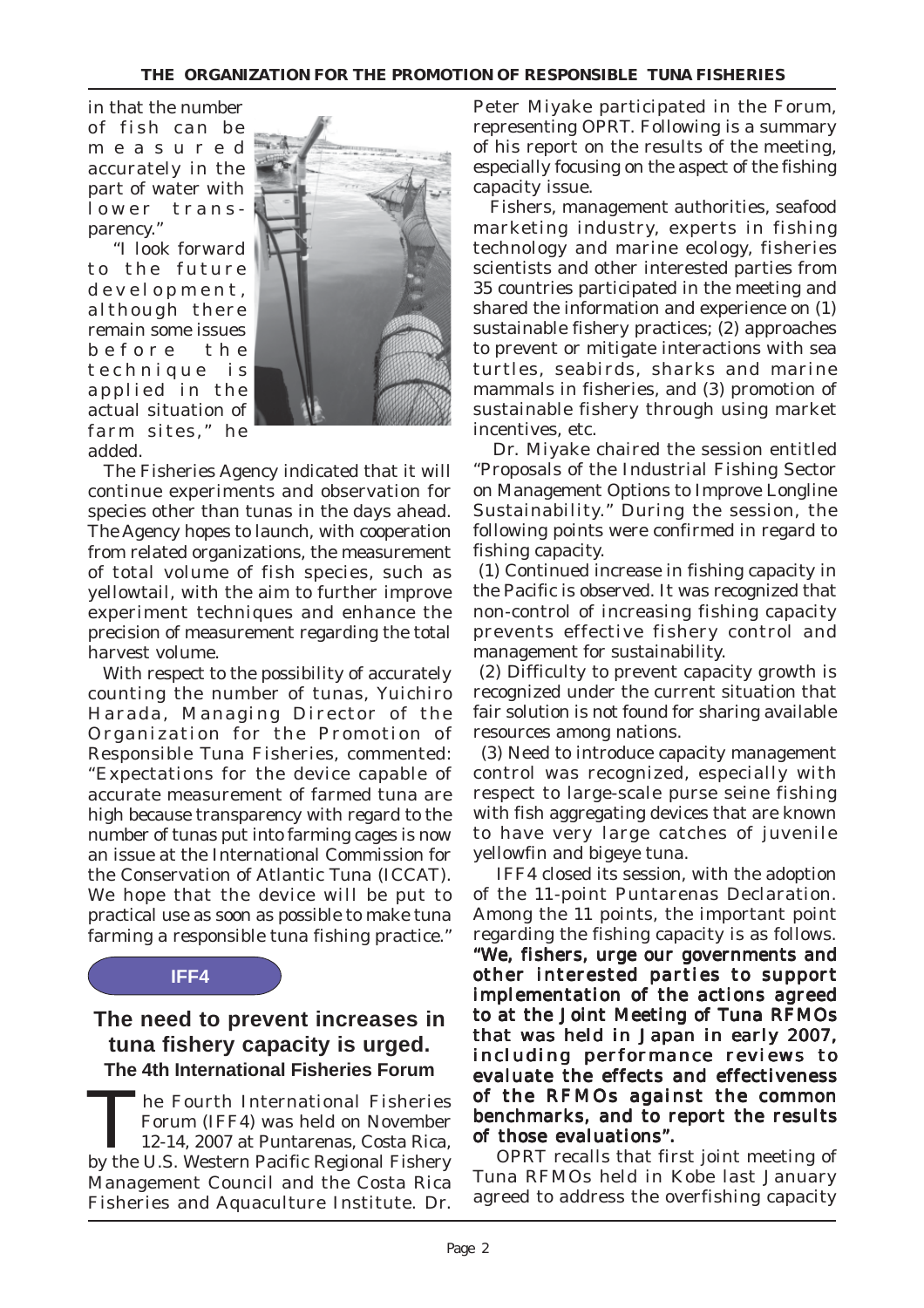problem as one of the course of actions adopted. We hope the actions be properly addressed as soon as possible with support of all parties concerned, so that sustainable tuna fisheries may be ensured.

## **Topics**

## **Shipping of the world's first fullycultured juvenile bluefin tuna**

The Fisheries Research Laboratory of Kinki University has recently shipped to a tuna farmer in Japan 1,500 juveniles of the third-generation (fully cultured) bluefin tuna as seed for farming. The tunas have been hatched and raised artificially at the university's laboratory.

 It is the first time in the world that juveniles of fully-cultured bluefin were sold as seed for farming. It seems that the way was opened for supply of bluefin tuna to consumers without the risk of reducing the wild fish.

 Regarding the sale this time, a laboratory spokesman said the conditions for shipments have been satisfied as production of fully cultured tuna increased, the number to be shipped outside the laboratory was secured, and the technology has been developed to reduce the risks such as mortality due to the changes in the environment in the course of transportation and in the places where the juvenile tunas were transported.

 Special arrangements for walls and lighting were made so as to prevent the juveniles from crashing to death into the wall of the fish tank during transportation.

 The laboratory will continue the research in various areas with the aim to expand production of fully-cultured Kinki Universitybrand bluefin tuna. Specifically it will improve further the survival rate of juveniles in the future from the current 93.8% at the time of shipment, and reduce costs in production.(\*\*\*)

### **High interest observed in sashimi tuna in inland China —Crowds of people watch tuna show —**

show to cut a bigeye tuna into smaller<br>pieces in front of the crowd was carried<br>out during the opening events of a<br>main lapaneses pieces in front of the crowd was carried new outlet of Ito Yokado, a major Japanese

supermarket chain, in Chengdu City in Sichuan Province in China on December 23, 2007.

 Chengdu, the capital of the land-locked province located in western China, has a population of over 10 million.

 Many people watched with great interest the process of a whole tuna being cut in front of their eyes.



 The show, originally planned for December 22, was postponed by one day as the store was overcrowded with about 100,000 people gathering on the opening day.

 A great number of people flocked to the show site when cutting of a 50 kg bigeye tuna brought from Japan started.

 They watched attentively the process: first cutting of head and tail, followed by cutting into three major portions and then further into four large blocks.

 The tuna was exposed to curious gazes of the people living in inland China, who are said to have admiration toward marine fish.

 The tuna, cut into smaller pieces, were offered for sampling and sales as sashimi, and sold like "hotcakes" on the spot, showing a strong interest of the Chinese people in sashimi tuna. (\*\*\*)

## **Hong Kong sushi restaurant chain won the highest-price bluefin tuna in 2008**

ne of the bluefin tunas that fetched a five year's high in this year's first auction at Tokyo's Tsukiji fish market on January 5 was shipped to a sushi restaurant chain in Hong Kong. "I have never heard that the tuna given the highest rating in the year 's first auction in Tokyo